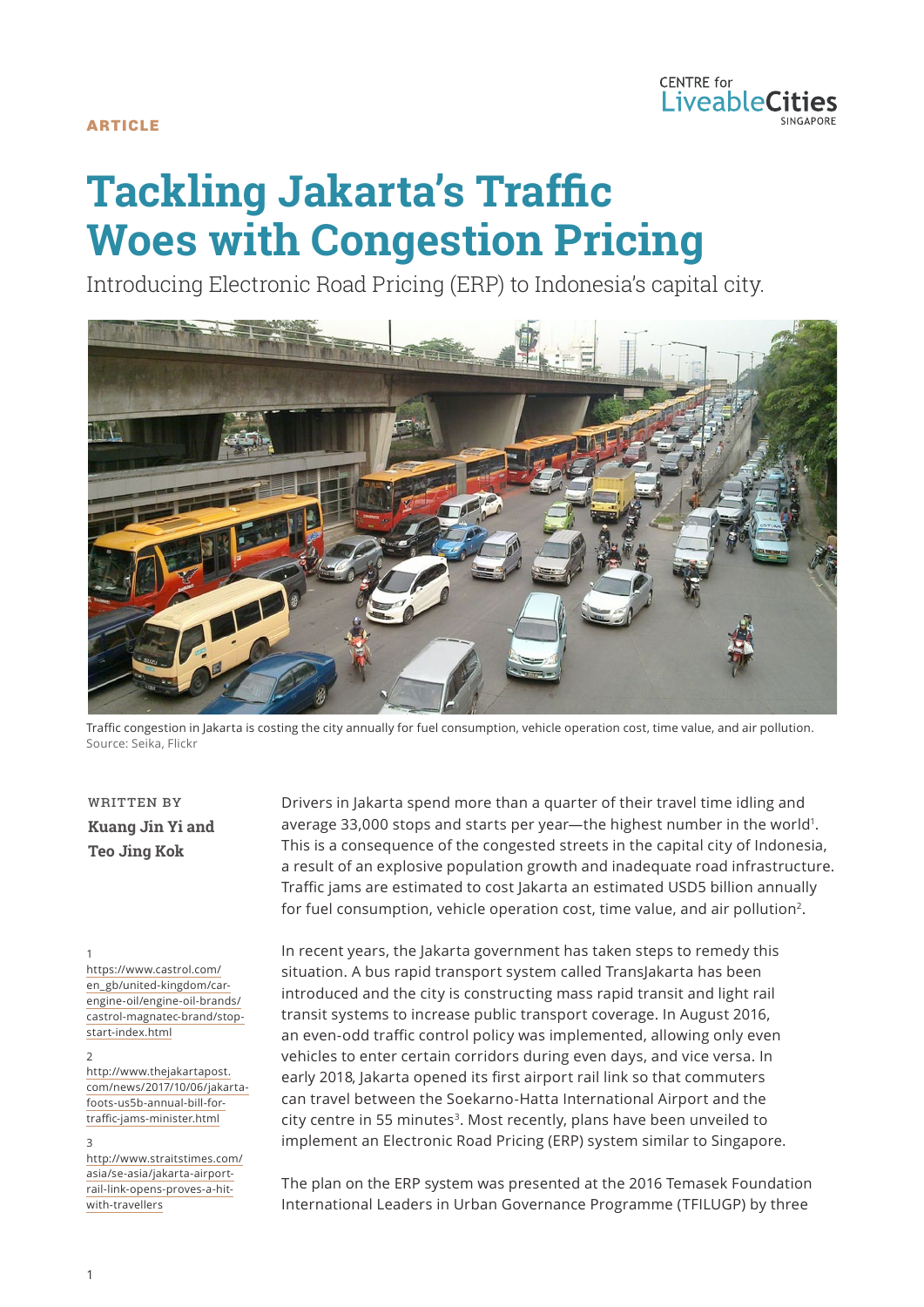senior officials from the Jakarta government. After this event organised by the CLC and funded by Temasek Foundation International (TFI), a CLC team collaborated with the Jakarta government, the Jakarta Property Institute (JPI) and TFI to visit the city and conduct a workshop and training programmes.

## **Lessons from Singapore's ERP**

At the day-long workshop led by Prof Gopinath Menon, a CLC expert on transportation policies, Ms Grace Ong, Director of Transportation of Land Transport Authority, and Phang Chong Sun, expert on ERP technologies, close to 90 mid-to-senior level officials participated in discussions on congestion pricing and management, taking into consideration real-life challenges when implementing and refining congestion pricing policies.

The officials also heard about Singapore's land transportation journey, transport strategies, congestion pricing and the application of technology in congestion pricing system. Several key lessons were emphasised to the audience by the speakers from Singapore:

- The ERP system is not a platform for the government to make revenue. It should be treated and implemented as a traffic managing solution and this should be communicated to the public.
- The ERP system will only be effective as part of a total transportation package instead of a single policy.
- Alternative traveling options for the public have also to be implemented together with the ERP. These include developing road networks that by-pass the Central Business District, managing demand of vehicles, improving the public transport system and ensuring its affordability.



Singapore's ERP gantry is used in conjunction with other measures such as building an extensive public transport system. Source: Kalleboo, Flickr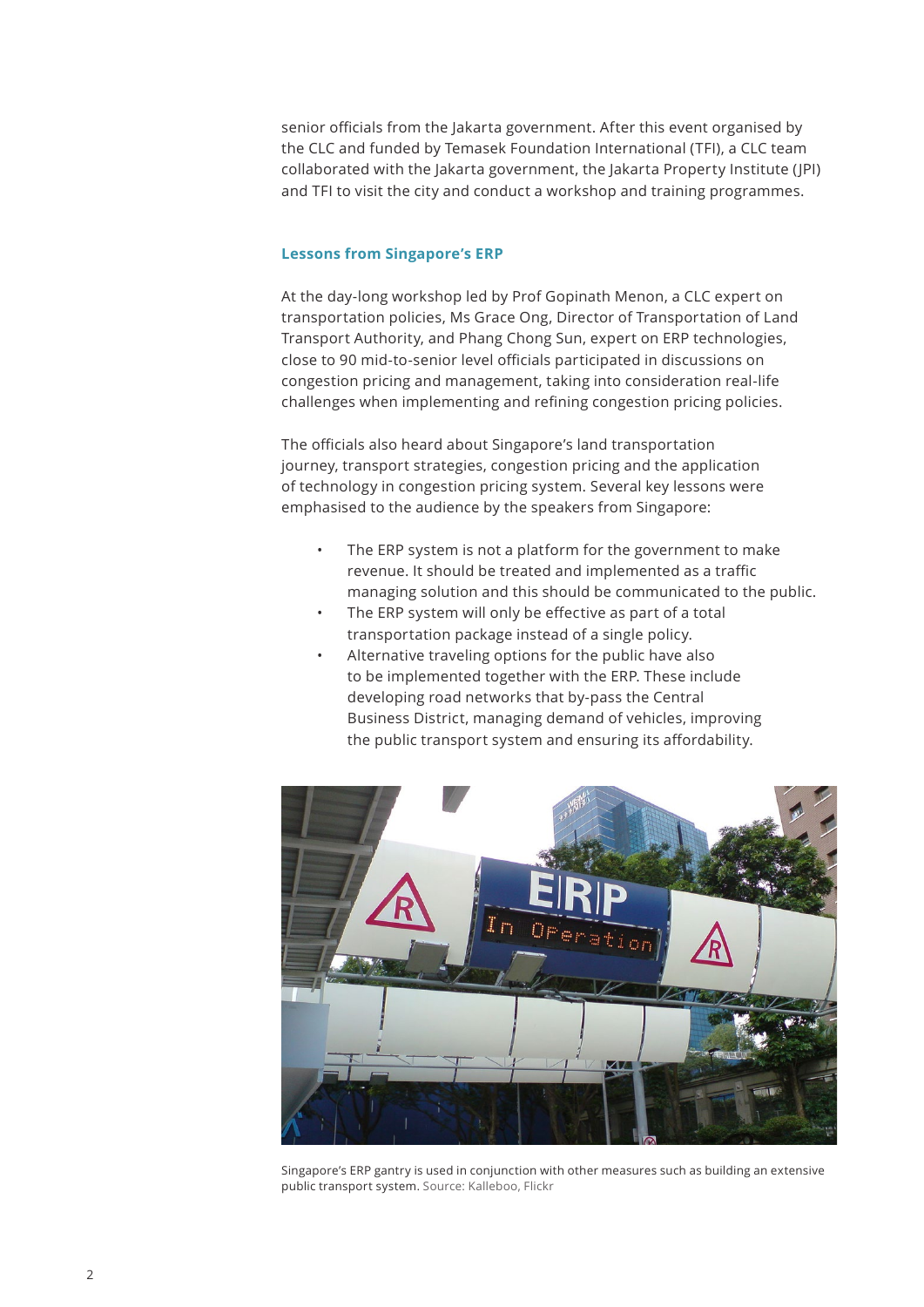

The workshop ended successfully with Governor Anies Baswedan (third from left) gracing the closing ceremony. Source: The Centre for Liveable Cities

The workshop received much support and positive feedback from the Jakarta Government. Both Governor Anies Baswedan and Vice-Governor Sandiaga Uno graced the closing and the opening of the workshop respectively and expressed their hopes to see more of such workshops and said the ERP system would be implemented in Jakarta in 2018 or 2019.

Besides the workshop on congestion pricing, the CLC also conducted three training programmes on development and building control for the Jakarta city officials. These were co-funded by the Ministry of Foreign Affairs Singapore and JPI. The CLC is continuing to work closely with the Jakarta Government and JPI to explore possible knowledge-sharing collaborations in the future.

### © 2018 Centre for Liveable Cities

All rights reserved. No part of this document may be reproduced or transmitted in any form or by any means, electronic, mechanical, photocopying, recording, or otherwise, without prior written permission of the Centre for Liveable Cities.